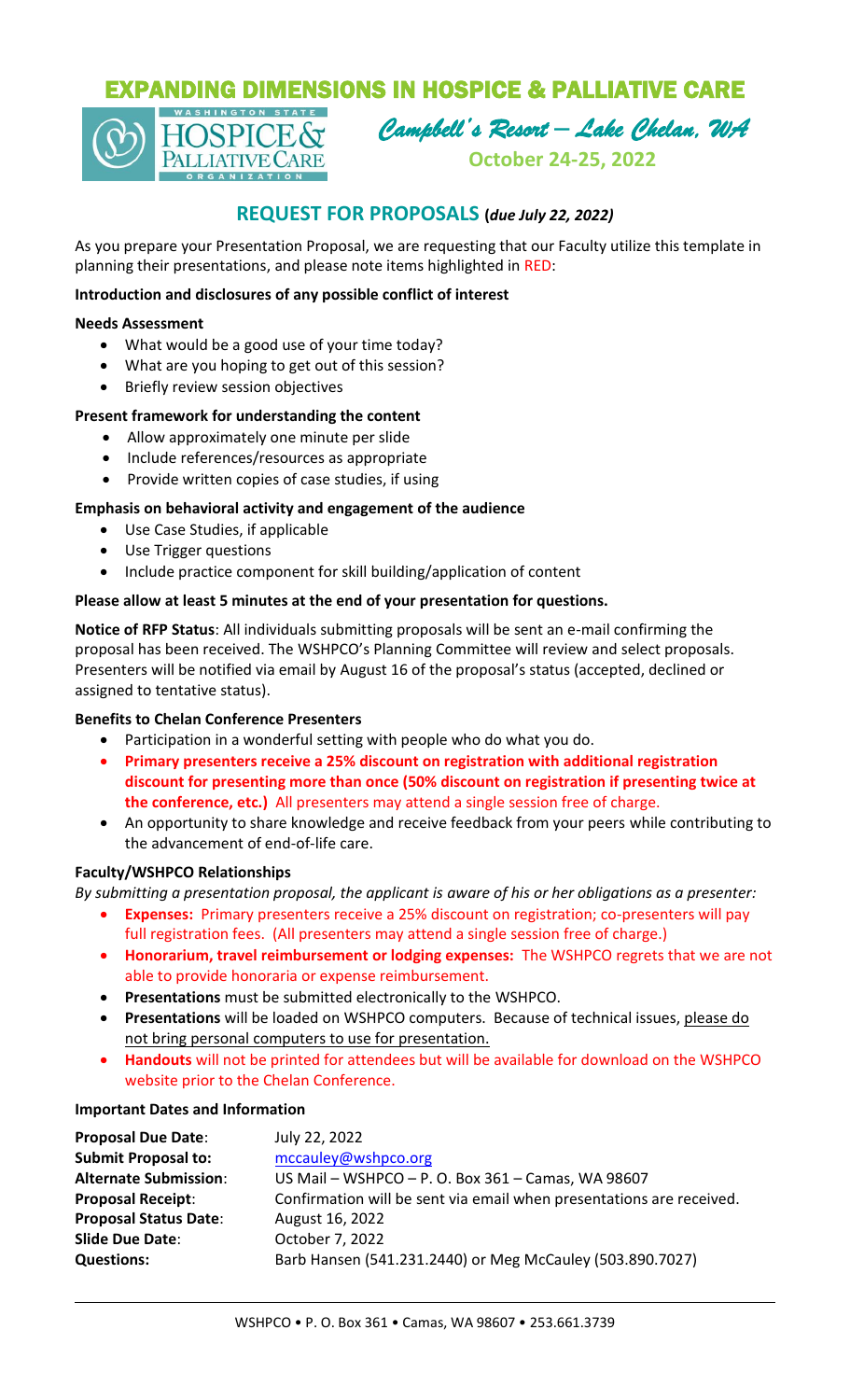# **REQUEST FOR PROPOSAL APPLICATION – 2022 WSHPCO Fall Conference page** <sup>2</sup>

*Please complete ALL information thoroughly and remember to include with your proposal a copy of your current CV. Presenter names, degrees, titles and organizations will be printed in the Chelan Conference Brochure as they appear on this application. Electronic completion is preferred; email completed application to [mccauley@wshpco.org.](file:///C:/Users/Home/AppData/Local/Microsoft/Windows/INetCache/Content.Outlook/HNKW19YR/mccauley@wshpco.org)* 

| <b>Primary Presenter Name</b>                                                                                                                                                                                                                                                                                                                                                 | <b>Title &amp; Professional Degrees</b>                    |  |  |  |  |
|-------------------------------------------------------------------------------------------------------------------------------------------------------------------------------------------------------------------------------------------------------------------------------------------------------------------------------------------------------------------------------|------------------------------------------------------------|--|--|--|--|
| Primary Presenter E-Mail                                                                                                                                                                                                                                                                                                                                                      | Phone                                                      |  |  |  |  |
| <b>Primary Presenter Organization</b>                                                                                                                                                                                                                                                                                                                                         | Address/City/State/Zip                                     |  |  |  |  |
| <b>Co-Presenter Name</b>                                                                                                                                                                                                                                                                                                                                                      | Title & Professional Degrees                               |  |  |  |  |
| Co-Presenter Organization                                                                                                                                                                                                                                                                                                                                                     | <b>Co-Presenter Email</b>                                  |  |  |  |  |
| Proposed Presentation Track Focus (please check all that apply)                                                                                                                                                                                                                                                                                                               |                                                            |  |  |  |  |
| Clinical                                                                                                                                                                                                                                                                                                                                                                      | Psychosocial/Self-Care/Other                               |  |  |  |  |
| Administrative/Regulatory                                                                                                                                                                                                                                                                                                                                                     | <b>Pediatric Palliative Care</b><br><b>Palliative Care</b> |  |  |  |  |
| <b>Proposed Presentation Title</b>                                                                                                                                                                                                                                                                                                                                            |                                                            |  |  |  |  |
| Brief description of presentation for inclusion in brochure (100 words or less)                                                                                                                                                                                                                                                                                               |                                                            |  |  |  |  |
| Please provide 2-3 Learning Objectives. Note: Learning objectives should identify what the participant will<br>learn, not what the presenter will teach. Write objectives that are measurable and in complete sentences. As<br>an example: (1) "By participating in this workshop, participants will" or (2) "On completion of this session,<br>participants will be able to" |                                                            |  |  |  |  |
| Learning Objective 1                                                                                                                                                                                                                                                                                                                                                          |                                                            |  |  |  |  |
| Learning Objective 2                                                                                                                                                                                                                                                                                                                                                          |                                                            |  |  |  |  |
| Learning Objective 3                                                                                                                                                                                                                                                                                                                                                          |                                                            |  |  |  |  |
| Please provide 1 "Trigger Question" designed to engage your audience in discussion. Plan to allow at least 5<br>minutes of discussion with your audience.                                                                                                                                                                                                                     |                                                            |  |  |  |  |
| <b>Trigger Question</b>                                                                                                                                                                                                                                                                                                                                                       |                                                            |  |  |  |  |
| All presenters are asked to include in their presentation a practice component for skill building—an<br>opportunity for participants to practice the skills they're learning while attending your session. Plan to<br>include time for this activity in your presentation.                                                                                                    |                                                            |  |  |  |  |
| Brief Primary/Co-Presenter biographical information for brochure inclusion (provide information on your<br>background, training and experience)                                                                                                                                                                                                                               |                                                            |  |  |  |  |